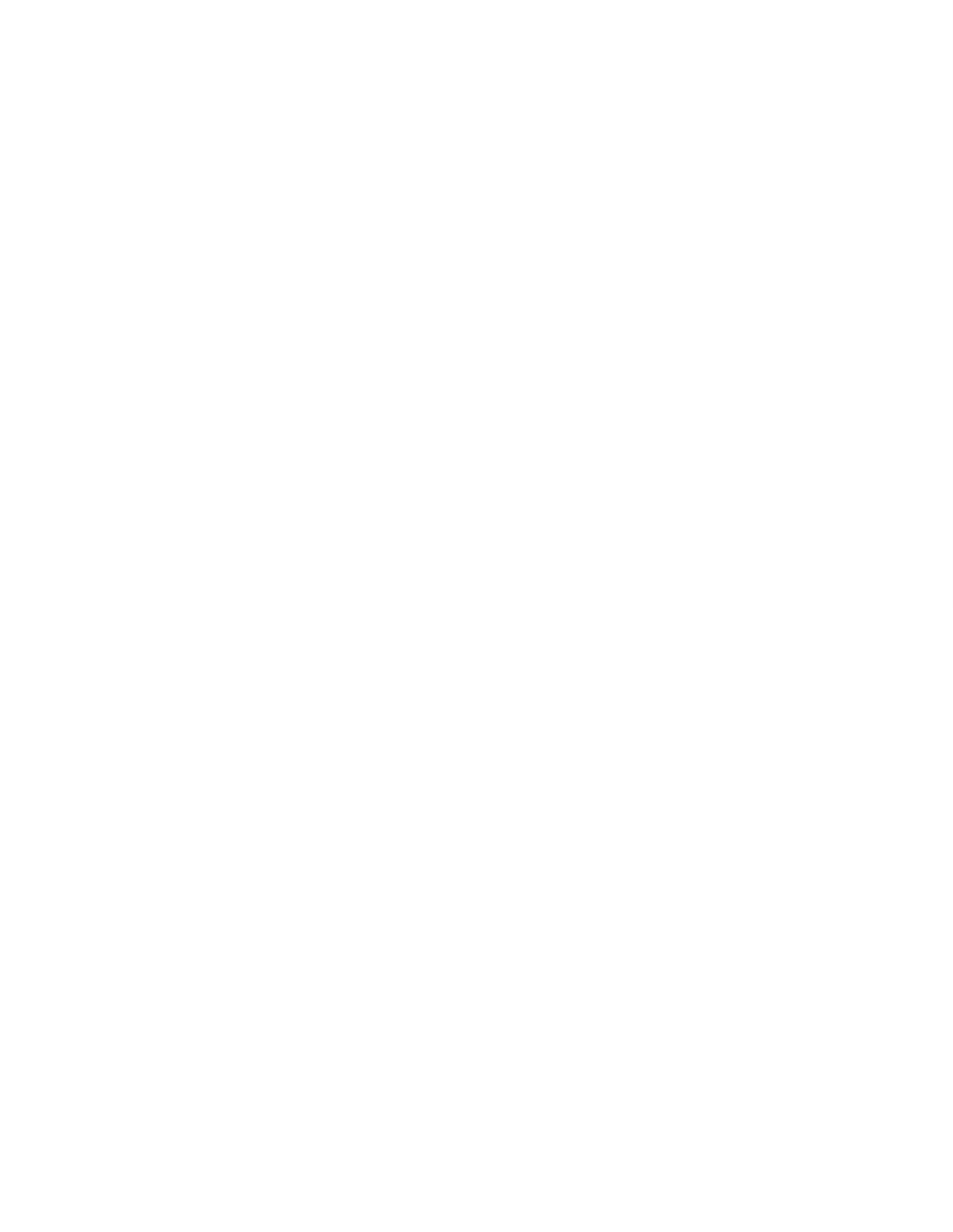### **To the patient considering breast implants filled with saline or silicone gel intended for breast augmentation or breast reconstruction:**

The review and understanding of this document is a critical step in making the decision whether you should choose breast implant surgery. You should learn about breast implants and then carefully consider the benefits and risks associated with breast implants and breast implant surgery before you make that decision. This form lists important risks, including those known or reported to be associated with the use of the device based on information from clinical trials, scientific literature, and reports from patients who have undergone device placement.

This Patient Decision Checklist is intended to supplement the additional patient information documents that should be provided to you by your physician. You should receive patient information documents that include important information about your specific breast implant, as well as a boxed warning and Patient Decision Checklist. After reviewing the information in the patient information documents for the specific implant that will be used, please read and discuss the items in this checklist carefully in consultation with your physician. You should place your initials in the location provided next to each item to indicate that you have read and understood the item. Your full signature at the end of this document confirms that you have read the materials and that your physician has answered all questions to your satisfaction.

# Considerations for a Candidate for Successful Breast Implantation

I understand that I am not a candidate for breast implants if any of the following situations applies to me:

- I have an active infection anywhere in my body;
- I have an existing cancer or pre-cancer of my breast tissue that has not been adequately treated; or
- I am pregnant or nursing.

I understand that if I have any of the following conditions, I may be at a higher risk for a poor surgical outcome:

- Medical condition that affects my body's ability to heal (e.g., diabetes, connective tissue disorder);
- Active smoker or a former smoker;
- Currently taking drugs that weaken the body's natural resistance to disease, such as steroids and chemotherapy drugs (e.g., prednisone, tacrolimus, sirolimus, mycophenolate, azathioprine, cyclosporine, methotrexate, chlorambucil, leflunomide, or cyclophosphamide);
- History of chemotherapy or planned chemotherapy following breast implant placement;
- History of radiation therapy or planned radiation following breast implant placement;
- Conditions that interfere with wound healing or blood clotting (e.g., hemophilia, von Willebrand disease, factor V Leiden, hyperhomocysteinemia, protein C deficiency, antithrombin III deficiency, or systemic lupus erythematosus); or
- Reduced blood supply to the breast tissue.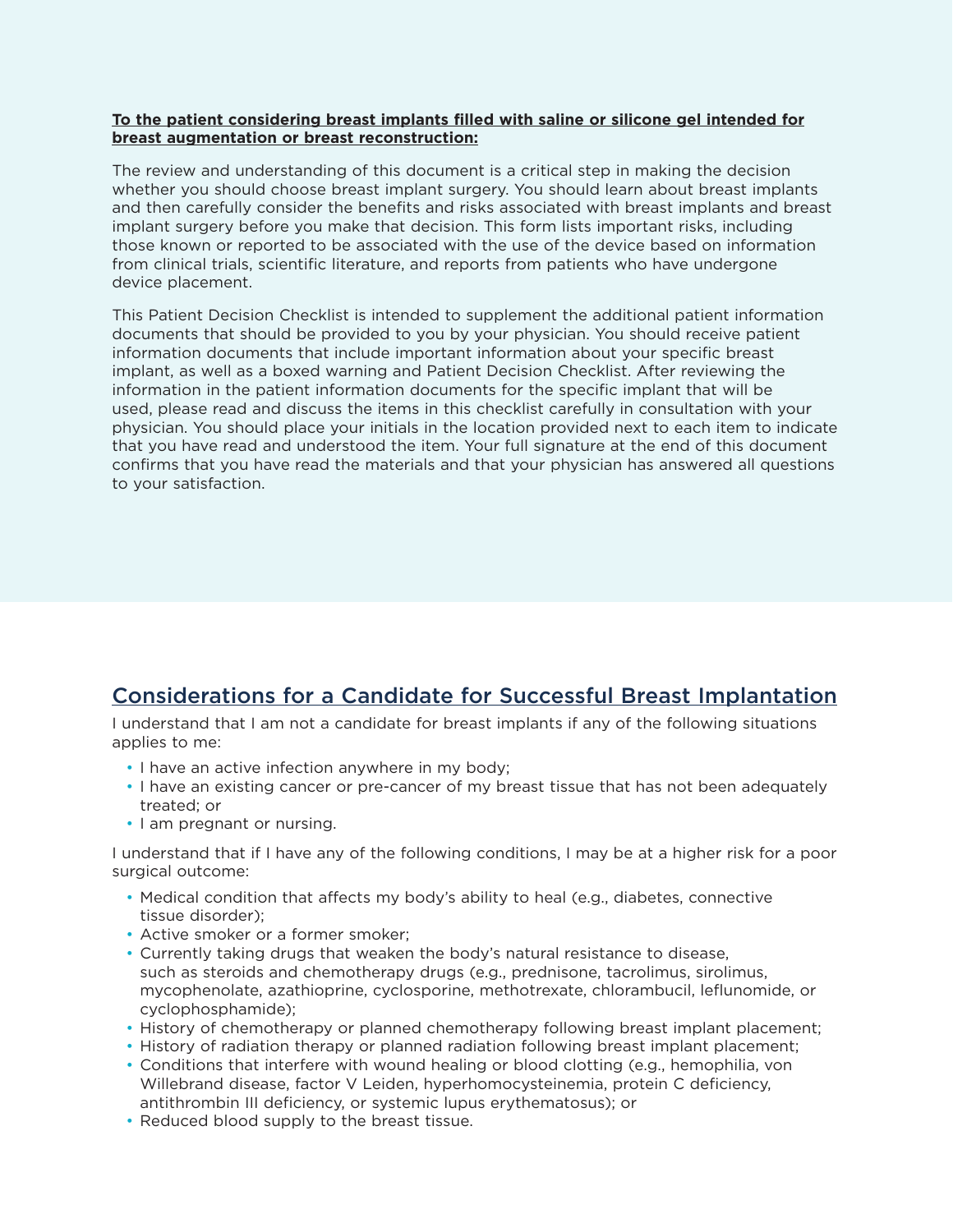I understand the following conditions have not been adequately studied to determine whether the conditions put me at higher risk:

- Autoimmune disease (e.g., Hashimoto's, Lupus, Rheumatoid Arthritis) or family history of autoimmune disease (breast implant premarket clinical studies have not evaluated the safety of breast implants in patients with autoimmune disease);
- Clinical diagnosis of depression or other mental health disorder (including body dysmorphic disorder or eating disorder); or
- Have other products permanently implanted in the breast.

### **Patient Initials:** \_\_\_\_\_\_\_\_\_\_

# Risks of Breast Implant Surgery

I understand that there are risks of undergoing breast implant surgery. I understand that risks of undergoing breast implant surgery may include:

- breast pain (reported in up to 33% of patients<sup>1</sup>),
- skin or nipple areola sensitivity changes or loss (loss of nipple sensation reported in up to 18.1% of patients<sup>2</sup>, intense nipple sensation reported in up to 9.8% of patients<sup>2</sup> and intense skin sensation reported in up to 7.6% of patients<sup>2</sup>),
- asymmetry (reported in up to 39.0% of patients<sup>2</sup>),
- impact of aging or weight change on size and shape of breast (may occur in saline procedures but specific rates are not publicly available in the Allergan clinical studies),
- infection requiring possible removal of implant (reported in up to 6.0% of patients<sup>2</sup>),
- swelling (may occur in saline procedures but specific rates are not publicly available in the Allergan saline clinical studies)
- scarring (scarring complications reported in up to 6.5% of patients<sup>2</sup>),
- fluid collections (seroma) (reported in up to 3.9% of patients<sup>2</sup>),
- hematoma (reported in up to 1.7% of patients<sup>2</sup>),
- tissue death of breast skin or nipple (tissue/skin necrosis reported in up to 3.6% of patients<sup>2</sup>),
- inability to breast feed (may occur but specific rates are not publicly available in the Allergan clinical studies),
- complications of anesthesia (may occur but specific rates are not publicly available in the Allergan clinical studies),
- bleeding (may occur but specific rates are not publicly available in the Allergan clinical studies)
- chronic pain (may occur but specific rates are not publicly available in the Allergan clinical studies)
- damage to surrounding tissue, such as muscle, nerves, and blood vessels (may occur but specific rates are not publicly available in the Allergan clinical studies)
- impact on imaging of breast tissue (may occur but specific rates are not publicly available in the Allergan clinical studies).

My physician has discussed these risks and has provided me with the patient information documents (including the boxed warning) with information on the types of risks that are possible and expected rates of occurrence.

My physician has discussed the potential use of other implanted products during my breast implant surgery. My physician has also discussed the risks and benefits of using these implanted products and their planned surgical approach.

### Patient Initials:

<sup>1</sup> Based on the largest complication rate reported in the A95/R95 Clinical Study through 10 years of follow-up. See Sections 7.3 and 8.3 of the *Natrelle*® Saline Filled Breast Implants Patient Document

<sup>&</sup>lt;sup>2</sup> Based on the largest complication rate reported in the A95/R95 Clinical Study through 5 years of follow-up. See Sections 7.3 and 8.3 of the *Natrelle*® Saline Filled Breast Implants Patient Document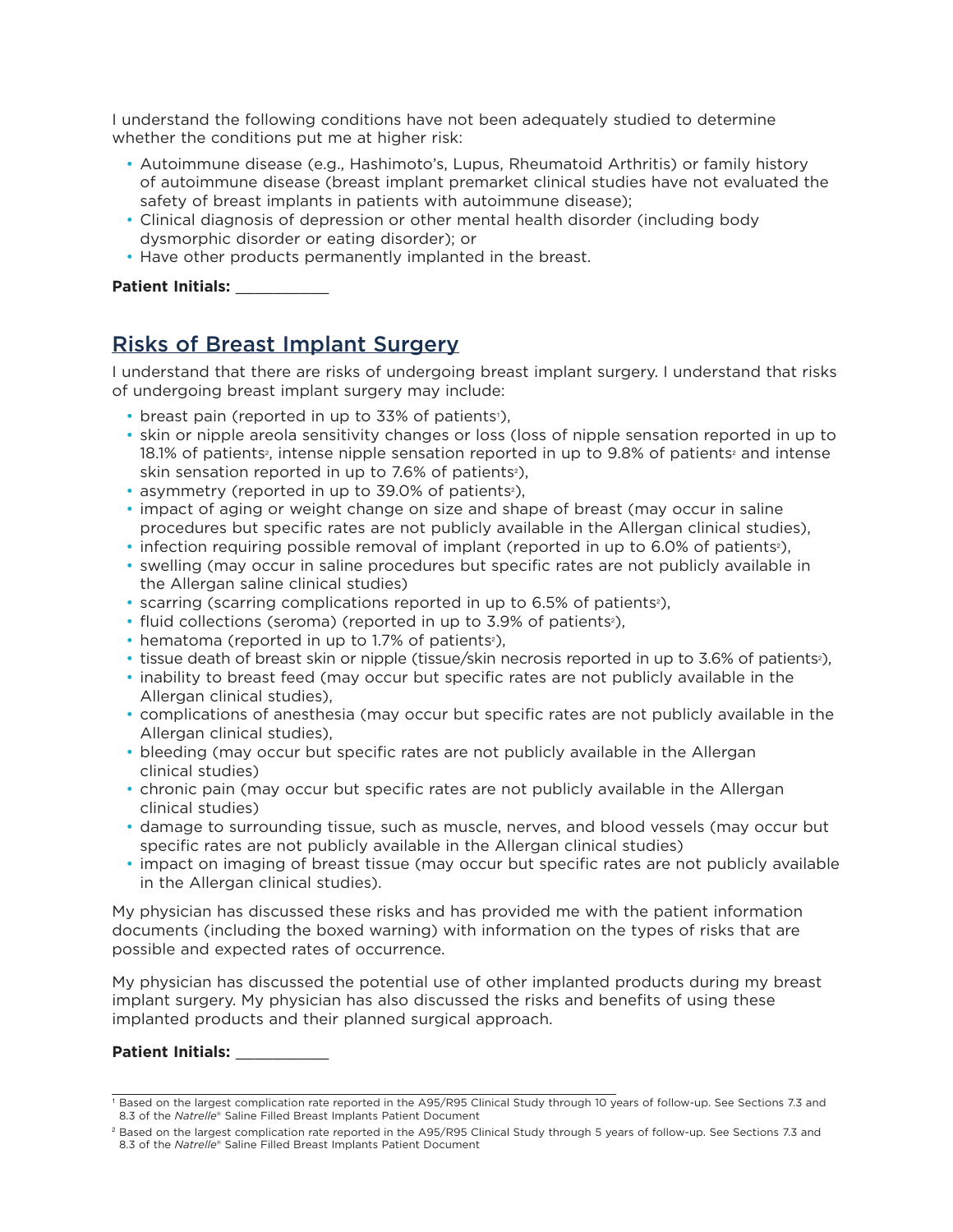# Risk of Cancer - Breast Implant-Associated Anaplastic Large Cell Lymphoma (BIA-ALCL)

I understand that breast implants are associated with the development of a type of cancer of the immune system called Breast Implant-Associated Anaplastic Large Cell Lymphoma (BIA-ALCL). Information regarding the number of medical device reports of BIA-ALCL can be found on FDA's website.<sup>3</sup>

As of July 2019, literature reports various estimates for the incidence of BIA-ALCL. These estimated incidence rates range from a high of 1 per 3,817 patients to 1 in 30,000. (Clemens et al, 2017, Loch-Wilkinson et al, 2017, De Boer et al, 2018).

I have received information regarding the overall incidence rates of BIA-ALCL and the rates as they pertain to my specific breast implant.

I understand that this cancer has been reported more frequently for textured breast implants, but patients with smooth surfaced implants have also been diagnosed.

I understand that patients with breast implants have a risk of developing BIA-ALCL within the scar tissue and fluid surrounding the breast implant.

I understand that BIA-ALCL typically takes several years to develop after implantation, but cases have been reported as early as within one year. Typical symptoms to be aware of may include: breast tightness, pain, lumps, or swelling of the breast months or years after I receive my implants.

I understand that treatment for BIA-ALCL involves an operation to remove the implants and the surrounding scar tissue capsule. Based on the stage of the cancer at diagnosis, some patients have required chemotherapy or radiation. While BIA-ALCL typically responds well to therapy, some patients have died from BIA-ALCL. Diagnosis and treatment may be at my own expense and is not always covered by insurance.

**Patient Initials:** \_\_\_\_\_\_\_\_\_\_

## Systemic Symptoms

I understand that some patients who have received breast implants have reported a variety of systemic symptoms including joint pain, fatigue, rash, memory loss, and "brain fog" that some patients have called breast implant illness. While the causes of these symptoms are unclear, some patients have reported relief of these symptoms with removal of their implants and surrounding scar capsule; however, not all patients may experience improvement in their symptoms. Researchers are working to better understand the possible link between breast implants and these symptoms.

I also understand that some patients with breast implants have reported health problems in their children after birth or breastfeeding. A causal link has not been established between breast implants and these reported health problems in children and more research is needed. I understand that breast implants and breast surgery may interfere with my ability to successfully breastfeed.

**Patient Initials:** \_\_\_\_\_\_\_\_\_\_

<sup>&</sup>lt;sup>3</sup> See "Medical Device Reports of Breast Implant-Associated Anaplastic Large Cell Lymphoma," available at [https://www.fda.gov/](https://www.fda.gov/medical-devices/breast-implants/medical-device-reports-breast-implant-associated-anaplastic-large-cell-lymphoma) [medical-devices/breast-implants/medical-device-reports-breast-implant-associated-anaplastic-large-cell-lymphoma](https://www.fda.gov/medical-devices/breast-implants/medical-device-reports-breast-implant-associated-anaplastic-large-cell-lymphoma).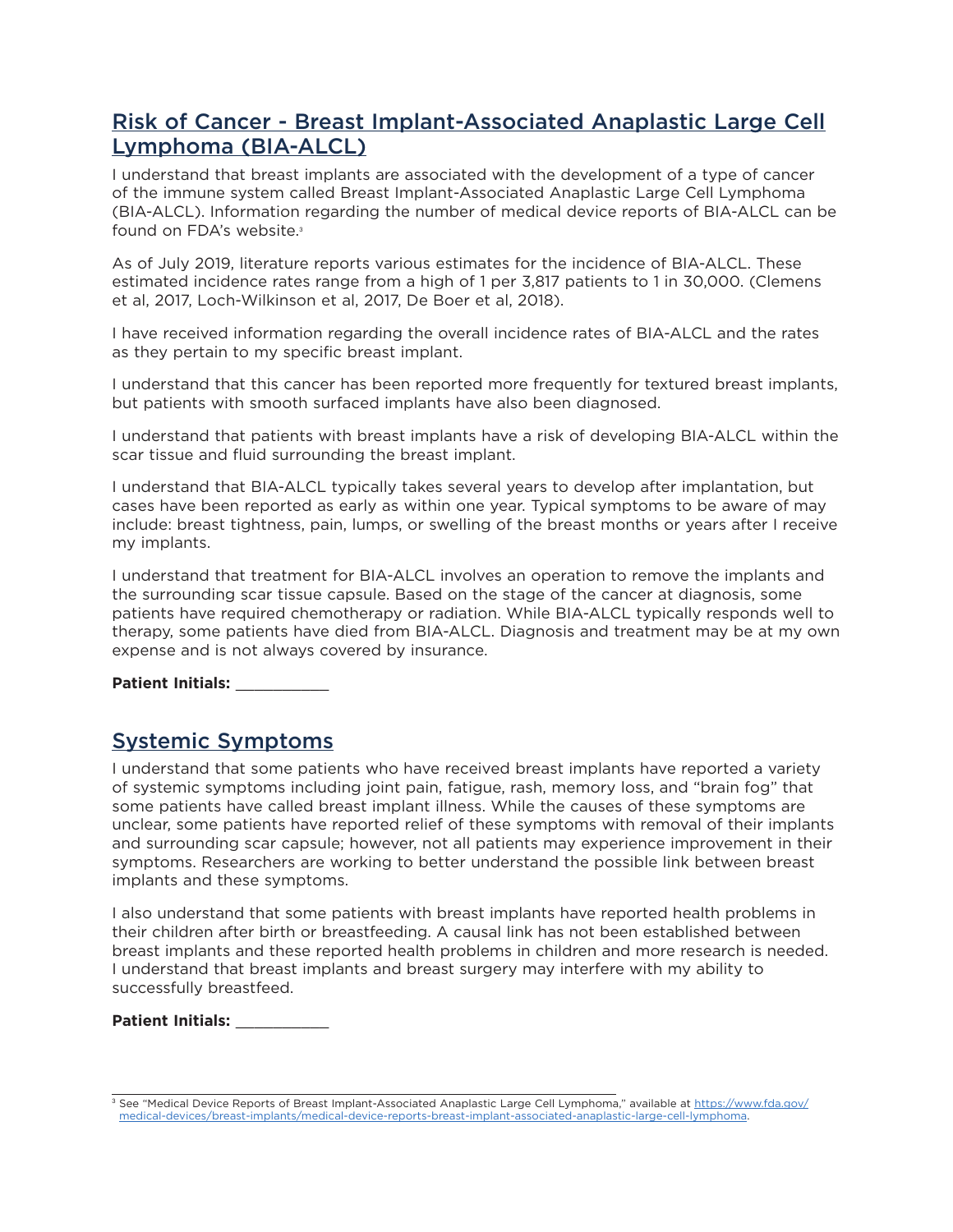# Breast-Implant Specific Risks

I understand that a breast implant is NOT a lifetime device and the longer I have my implants, the more likely I am to experience a complication and the more likely I am to need a reoperation requiring the replacement or removal of my breast implant. As many as 20.2% of women who receive Allergan saline breast implants for augmentation had their implants removed within 10 years, but my implants may last for a shorter or longer period of time. (The percentage reported is from the 10-year A95/R95 Clinical Study for Natrelle Saline-filled breast implants.)

I understand that my breast implant may rupture or leak at any time, and that the longer I have my implants, the more likely I am to experience a complication such as rupture. I understand that gel bleed (small quantities of gel diffusing from the implant shell) of silicone gel-filled implants may occur. I understand that if I have a saline-filled implant, my breast may deflate in appearance if there is a rupture or leakage of the saline.

I understand that if I have a silicone gel-filled breast implant, I or the physician may not be able to tell on physical exam whether my implant has ruptured or is leaking silicone gel. Because rupture or leakage of silicone gel-filled breast implants is difficult to detect, I understand that periodic imaging evaluation is recommended for screening of silicone gel-filled breast implant rupture. It is recommended that I have periodic imaging of my silicone gel-filled breast implants to screen for implant rupture regardless of whether my implants are for cosmetic augmentation or reconstruction. These recommendations do not replace other additional imaging that may be required depending on my medical history or circumstances (i.e., screening mammography for breast cancer).

Even if I have no symptoms, I should have regular imaging evaluations as described in the "Recommended Follow-Up" section below. These imaging evaluations may not detect all ruptures or leaks, and the expense may not be covered by my medical insurance.

I understand that there are rare case reports of silicone migrating from breast implants into tissues (e.g., chest wall, lymph nodes under the arm) and organs (e.g., liver, lungs). It may not be possible to remove migrated silicone.

I understand that all breast implants can affect mammography and breast exams, which could potentially delay the diagnosis of breast cancer. Mammography can also cause the breast implant to rupture or leak. I should tell the mammography technician if I have breast implants.

I understand that the long-term risks of breast implants may include:

- painful or tightening of scar tissue (capsule) around my implant (capsular contracture III/IV) (reported in up to 51.7% of patients<sup>1</sup>),
- rupture or leaking of the implant (implant deflation reported in up to 22.5% of patients<sup>1</sup>),
- wrinkling of the implant (wrinkling/rippling reported in up to 24.6% of patients<sup>2</sup>),
- visibility of the implant edges (implant palpability/visibility reported in up to 27.1% of patients<sup>1</sup>),
- shifting of the implant (implant malposition reported in up to 16.9% of patients<sup>2</sup>), or
- reoperation (reported in up to 54.6% of patients<sup>1</sup>).

I understand that I will receive a Device Identification Card after my surgery that has information on each of my specific implants. I understand that it is important for me to keep each card in case, at some time in the future, I or my physician need to know what kind of implant I received many years later.

I understand that breast implant manufacturing requires the use of chemicals and heavy metals. I understand that most of these chemicals stay inside the shell of the implant. Small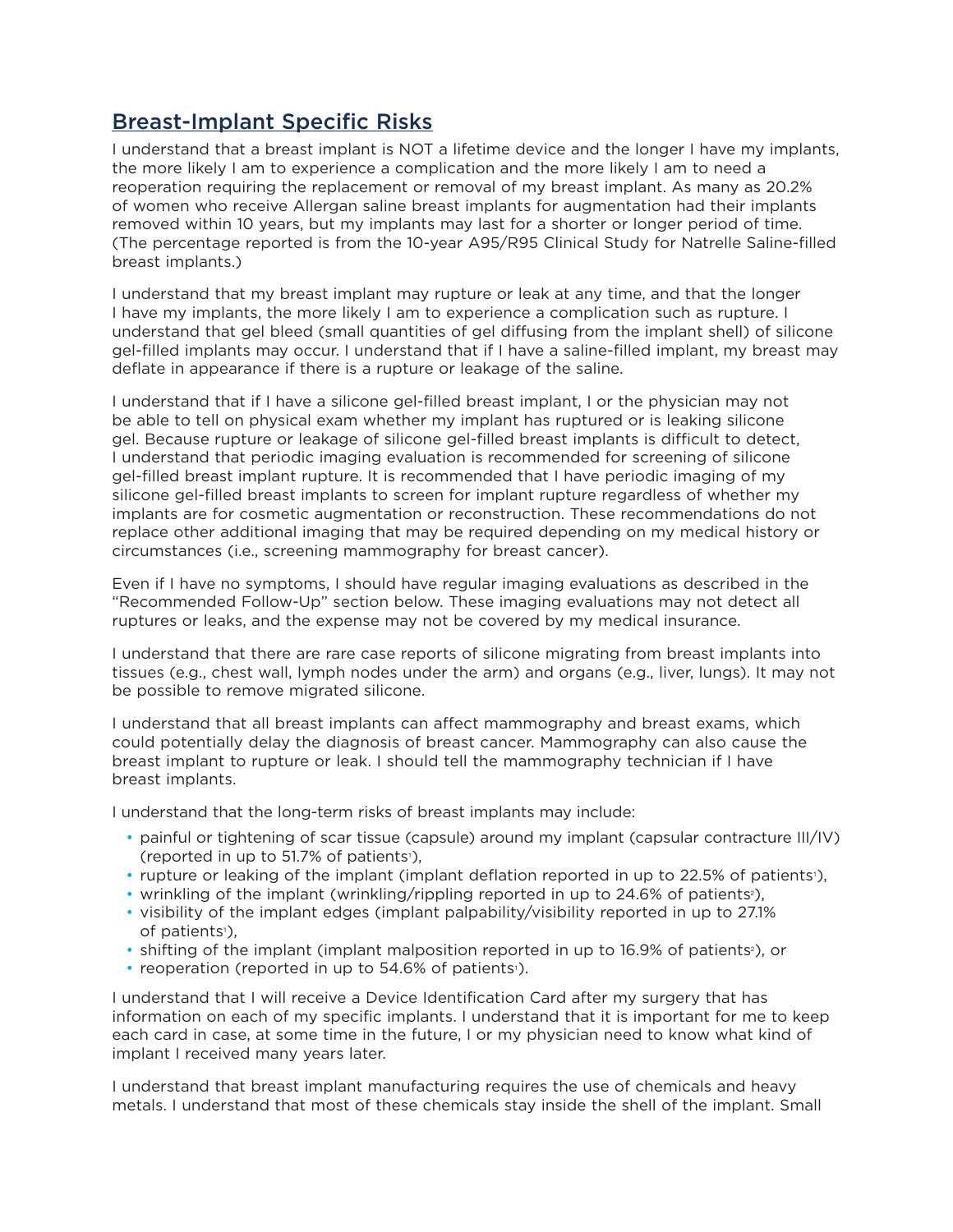quantities may diffuse (gel bleed) through the implant shell of silicone gel-filled implants, even if the implant is intact and not ruptured or leaking.

A list of the components, chemicals, and heavy metals is available in the section entitled, **"***NATRELLE*® **Silicone-Filled/Saline-Filled Breast Implant Device Materials"** of the patient information document.

**Patient Initials:** \_\_\_\_\_\_\_\_\_\_

## Recommended Follow-up

For silicone-gel filled implants, even if I have no symptoms, I should have my first ultrasound or MRI at 5-6 years after my initial implant surgery and then every 2-3 years thereafter. If I have symptoms or uncertain ultrasound results for breast implant rupture, an MRI is recommended.

I understand that for as long as I have my breast implant(s), I will need routine and regular follow-up with my physician, for examination of my breast implant(s) as well as to discuss any updates regarding breast implant issues.

National Breast Implant Registry (NBIR): I understand and have discussed with my physician that there is a National Breast Implant Registry where information regarding my health and breast implant information can be entered. The NBIR may help understand the long-term safety and performance of breast implants.

Patient Registry and Outcomes For breast Implants and anaplastic large cell Lymphoma (ALCL) etiology and Epidemiology (PROFILE): I understand and have discussed with my physician that there is a registry (PROFILE) where information is collected to better understand BIA-ALCL in patients with breast implants.

**Patient Initials:** \_\_\_\_\_\_\_\_\_\_

## Questions for My Physician

I have had the opportunity to ask my physician questions about his or her experience, medical degree, specialty of training, and credentials. I understand that breast implants have associated procedural risks and should only be used by physicians who are appropriately trained.

**Patient Initials:** \_\_\_\_\_\_\_\_\_\_

# Options Following Mastectomy

I understand that breast reconstruction is an elective procedure, which I can choose to do or not.

I understand that I may choose not to have breast reconstruction ("going flat") and may choose to use an external prosthesis in my bra to look like I have a breast when wearing clothes.

I understand the surgical options for breast reconstruction, including the use of a breast implant and the use of my own tissue ("autologous reconstruction").

I understand that if my breast implants are ever removed, I may be left with dimpling, chest wall concavity, puckering, or sagging of my breasts or skin.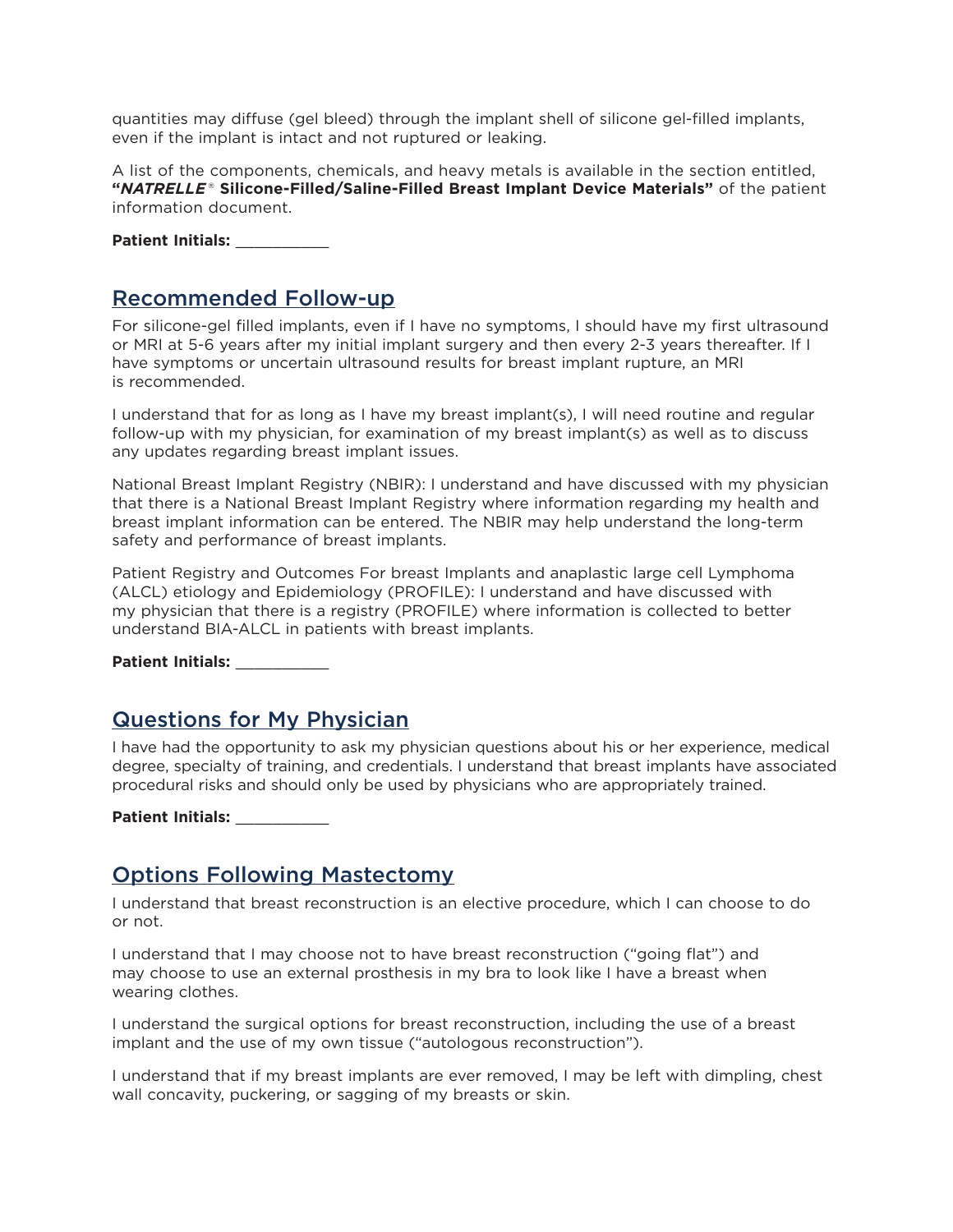I understand that more surgeries may be necessary in the future due to complications or to remove or replace the breast implants.

I have discussed all of the options for breast reconstruction with my surgeon, including whether I am a candidate and the benefits and risks of each, and I believe that breast reconstruction with a breast implant is the best option for me.

**Patient Initials:** \_\_\_\_\_\_\_\_\_\_

## Breast Augmentation Options

I understand that breast augmentation is an elective procedure to increase the size of my breasts.

I understand that breast augmentation may result in permanent changes to my breast tissue and if my implants are ever removed, I may be left with an unsatisfactory appearance, changes to the size and shape of my breasts, including but not limited to dimpling, chest-wall concavity, puckering, sagging, or different incision size or location.

If I am an augmentation patient, any additional surgeries or medical procedures will likely be at my own expense.

**Patient Initials:** \_\_\_\_\_\_\_\_\_\_

## CONFIRMATION OF DISCUSSION OF RISKS

\_\_\_\_\_\_\_\_\_\_\_\_\_\_\_\_\_\_\_\_\_\_\_\_\_\_\_\_\_\_\_\_\_\_\_\_\_\_\_\_ \_\_\_\_\_\_\_\_\_\_\_\_\_\_\_\_

 $\_$  , and the state of the state of the state of the state of the state of the state of the state of the state of the state of the state of the state of the state of the state of the state of the state of the state of the

**Patient:** I acknowledge that I have received and read the patient information documents for the specific implant that will be used during my surgery and that I have had time to discuss the information in it and on this document with my physician. I have had the opportunity to ask questions and understand the benefits and risks of breast implants for me, given my specific health conditions. I have considered alternatives to breast implants, including reconstruction without breast implants, no reconstruction/augmentation, and their respective benefits and risks.

#### **Patient Signature** *Date* **Date**

**Physician:** I acknowledge that I have discussed the benefits and risks of breast implants as described elsewhere in the patient information documents and in this checklist. I have also explained the benefits and risks of the alternatives. I have encouraged the patient to ask questions, and I have addressed all questions.

**Physician Signature Date**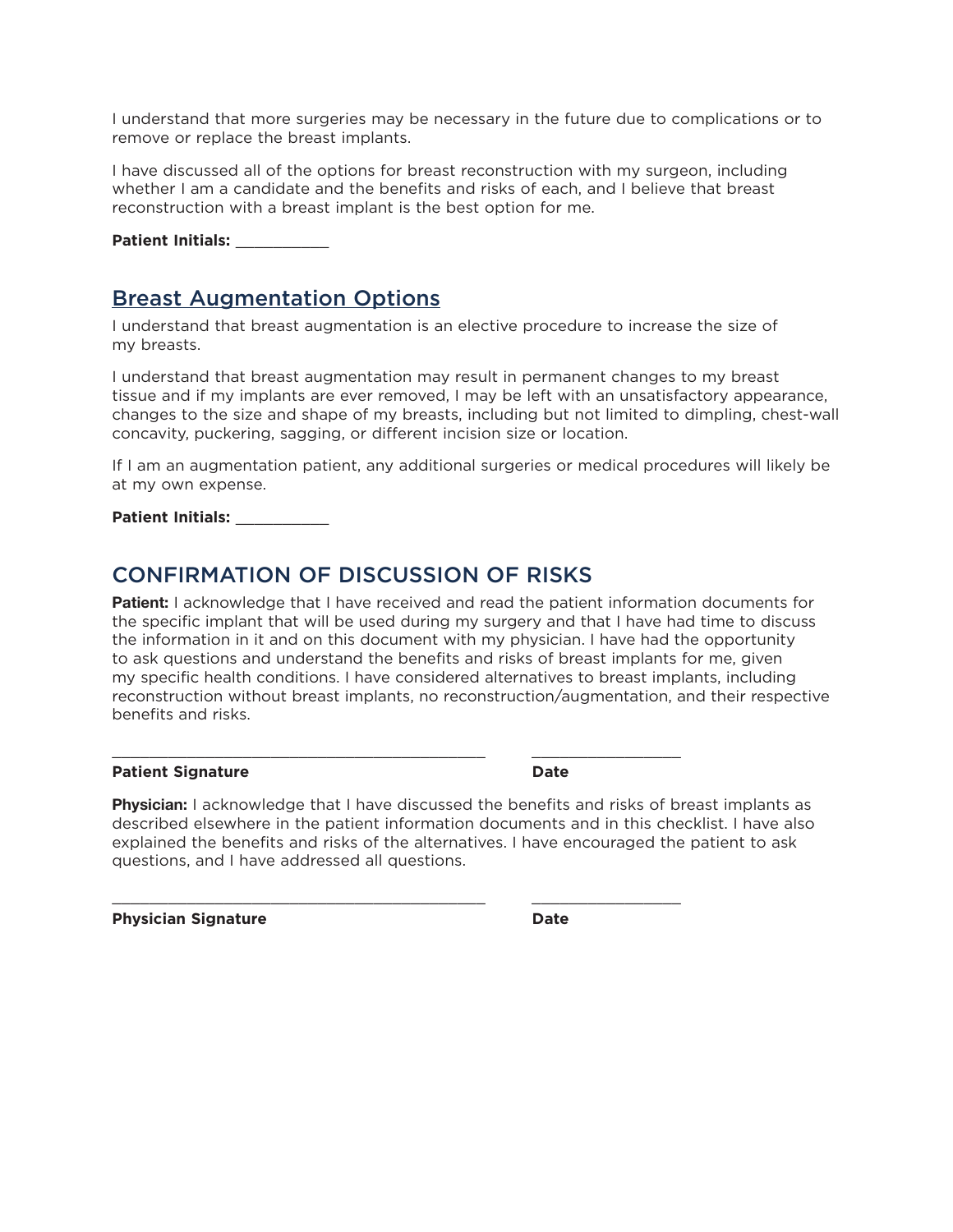

SCAN TO REVIEW *NATRELLE*® Saline-Filled Breast Implant Full Brochure (Augmentation and Reconstruction)